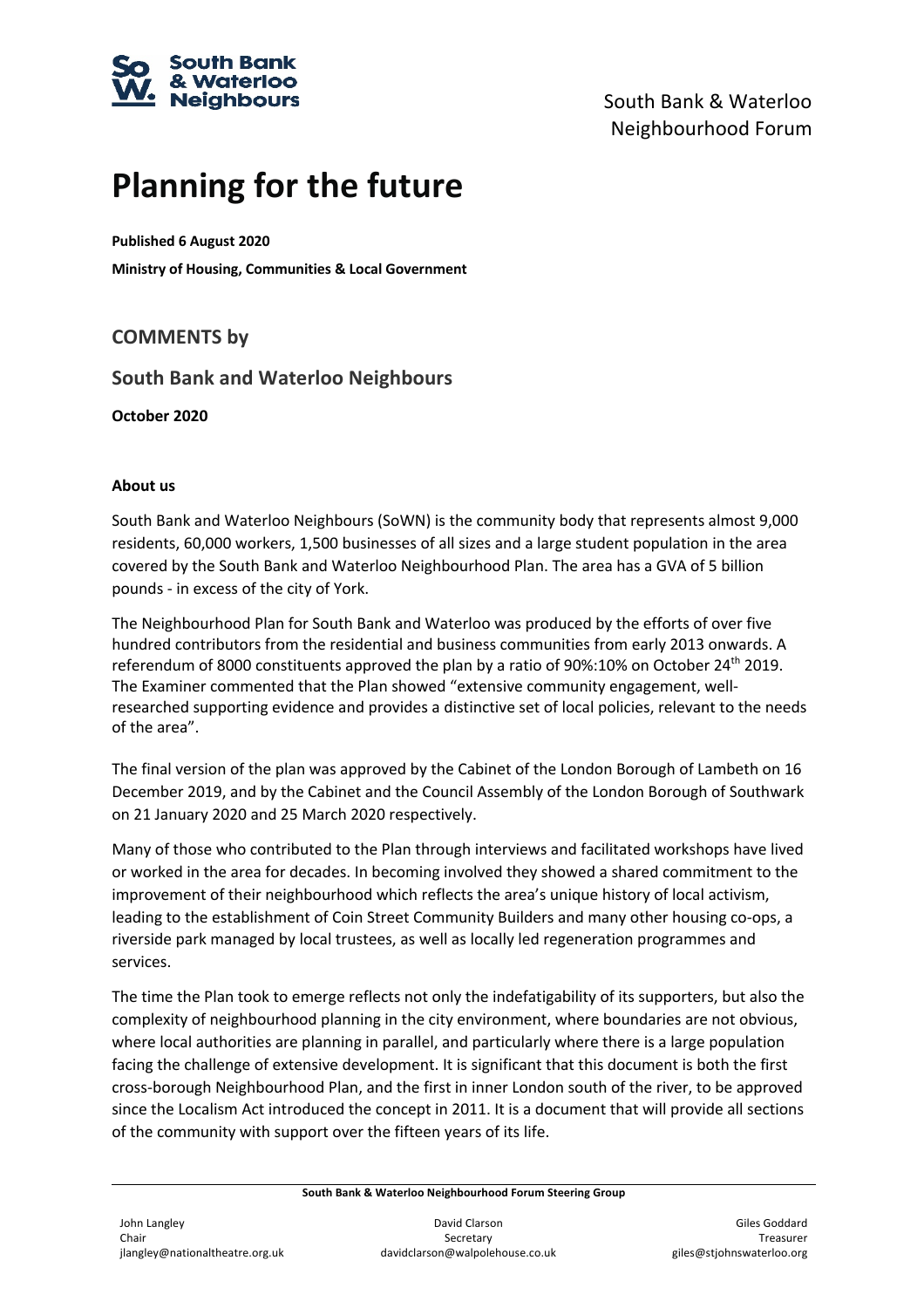

#### **About the area**

The area covered by the Southbank and Waterloo Neighbourhood Forum encompasses a unique mix of culture, commerce, education, healthcare and tourism interwoven with a vibrant resident population.

It sits within the Central London Activity Zone and contains in the Southbank, London's primary cultural hub and second most popular tourist destination, and in Waterloo, the busiest railway station in the UK, with over 100m commuters a year.

And although the neighbourhood contains nine conservation areas, and a large number of heritage assets, including nationally significant Grade 1 listed buildings, it has also been the site of very large, successful developments.

The ways in which residents and businesses participate in the life of the community (including consultations, campaigns and community meetings such as the South Bank Forum and Waterloo Community Development Group) has helped ensure that development takes place in an environment where local views can be voiced - sometimes to effect - alongside wider strategic interests.

The local community has continually been proactive in seeking and encouraging new housing to be built in the area, and it has been possible within the current regime to deliver new housing in this dense neighbourhood, including at the Shell centre, which delivered a windfall of over 800 housing units in a mixed-use development.

Applications currently in progress include the IBM and ITV buildings on the River Thames, the Waterloo Estate opposite Waterloo Station and the Royal Street development, opposite the site of St Thomas' hospital. Upcoming proposals, including the Oasis Academy Johanna site, have the potential to deliver more much needed housing in the area.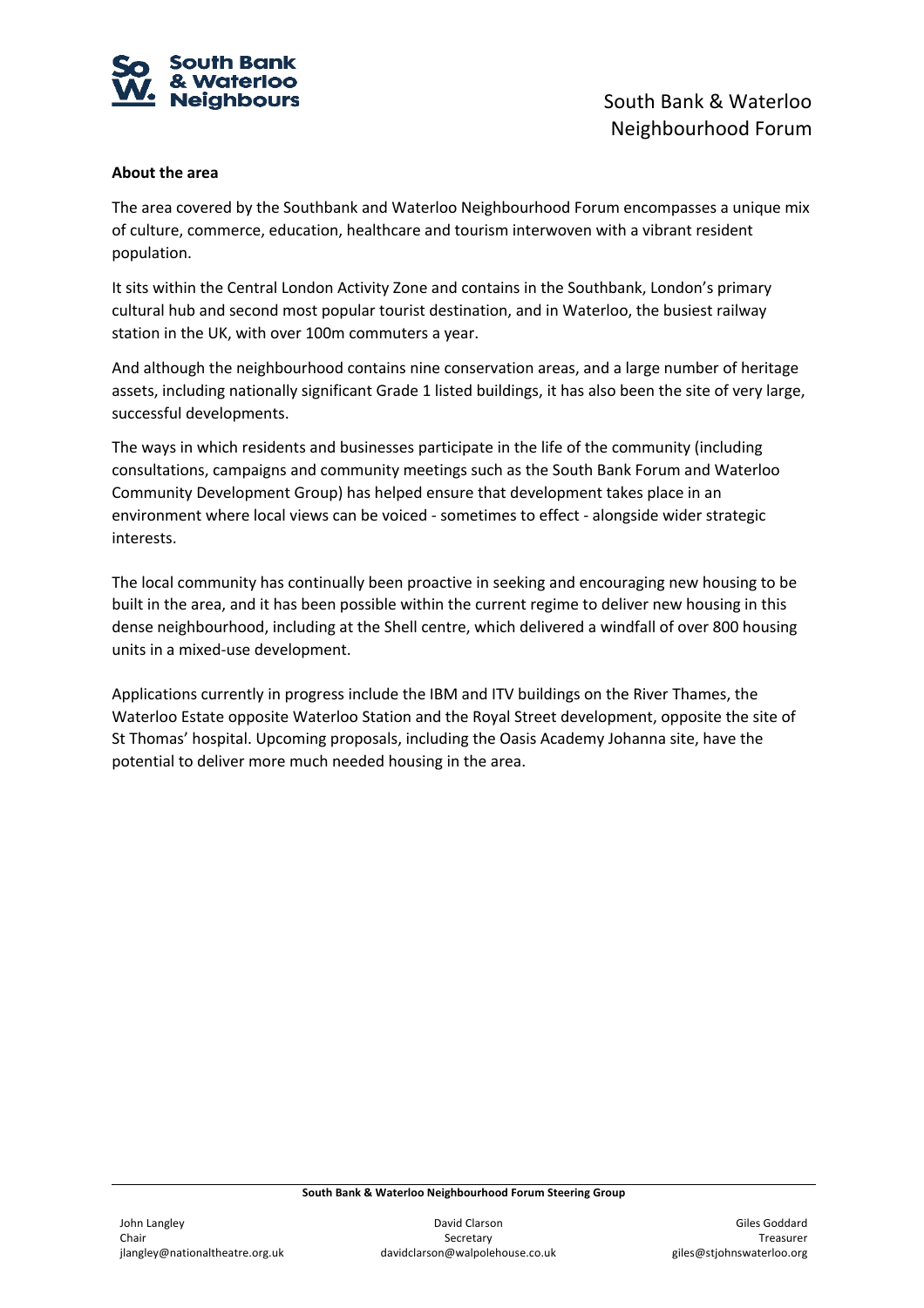

# Neighbourhood Forum



The contractor or end user is permitted to use paper or digital copies of the map solely for the purpose<br>of assisting with the delivery of those goods or services it has been engaged by Lambeth Council to provide

C Crown Copyright and database right 2019. Ordinance Survey 100019338<br>induced by permission of Geographers' A-Z Map Co. Ltd. Licence No. C0466<br>CCrown copyright and database rights 2019 Ordinance Survey 100017302 Repro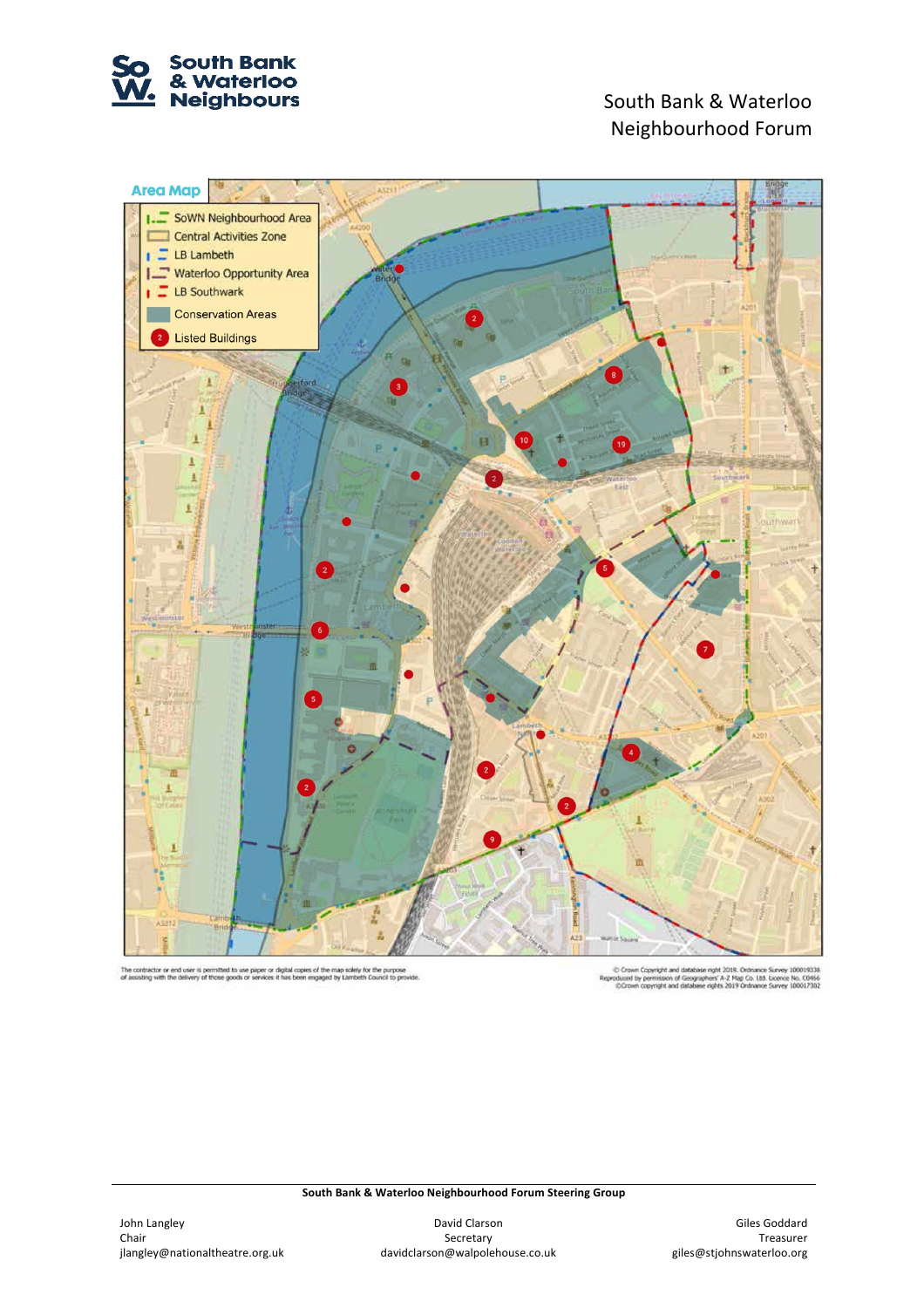

#### **Response to the White Paper**

The Planning White Paper attempts to fundamentally rewrite the planning system, with a focus on efficiency and centralisation of policy making as the means to speed up the implementation of change and provide greater certainty for developers.

As an established Neighbourhood Forum, we are responding to the White Paper from the perspective of a community which to a large extent has practised the key elements of neighbourhood planning for several decades. We are a key business area, and our neighbourhood planning is particularly inclusive, being undertaken by a 'business-led' Neighbourhood Forum with businesses, residents, and third sector organisations working together for the good of the whole neighbourhood. This is particularly pertinent to a very complex urban area with heavily competing needs: Neighbourhood Planning offers a pro-active and efficient planning framework within which these competing needs are balanced, and new appropriate new development delivered.

As a Neighbourhood Forum it is a difficult task responding to the White Paper because it is so thin on detail about the role that neighbourhood planning would play in the new system and how this role could be effective.

However, it is disturbing that the White Paper doesn't define a meaningful status for Neighbourhood Plans alongside the new Local Plans and that it invites respondents to question whether they should even be retained in *any* form. The lack of clarity could well result in a number of 'not sure' answers to this consultation, which should not be equated with a lack of enthusiasm for what neighbourhood planning represents now.

The development of the Neighbourhood Plan was driven by a desire to create a vision for improving the environment in which we all live and work. It is a concern that the White Paper focuses on the process of the planning system, and appears to lack the vision needed to deliver sustainable and thriving communities.

#### **1 Neighbourhood Planning should be retained**

In whatever system results from this White Paper, we believe strongly that the role of neighbourhood planning should be developed to ensure that democratic participation and local control over the planning process is retained and enhanced.

The successes of neighbourhood planning in our area which need to be retained and built upon include:

#### **Inclusivity**

- increasing the inclusivity of the planning process
- empowering the local community
- engaging a wider group of people in the development of their area, not only residents but including businesses and other stakeholders (who have little overt purchase in the planning process, which is overseen by representatives elected by residents)
- communicating better and more directly with and within the local community

**South Bank & Waterloo Neighbourhood Forum Steering Group**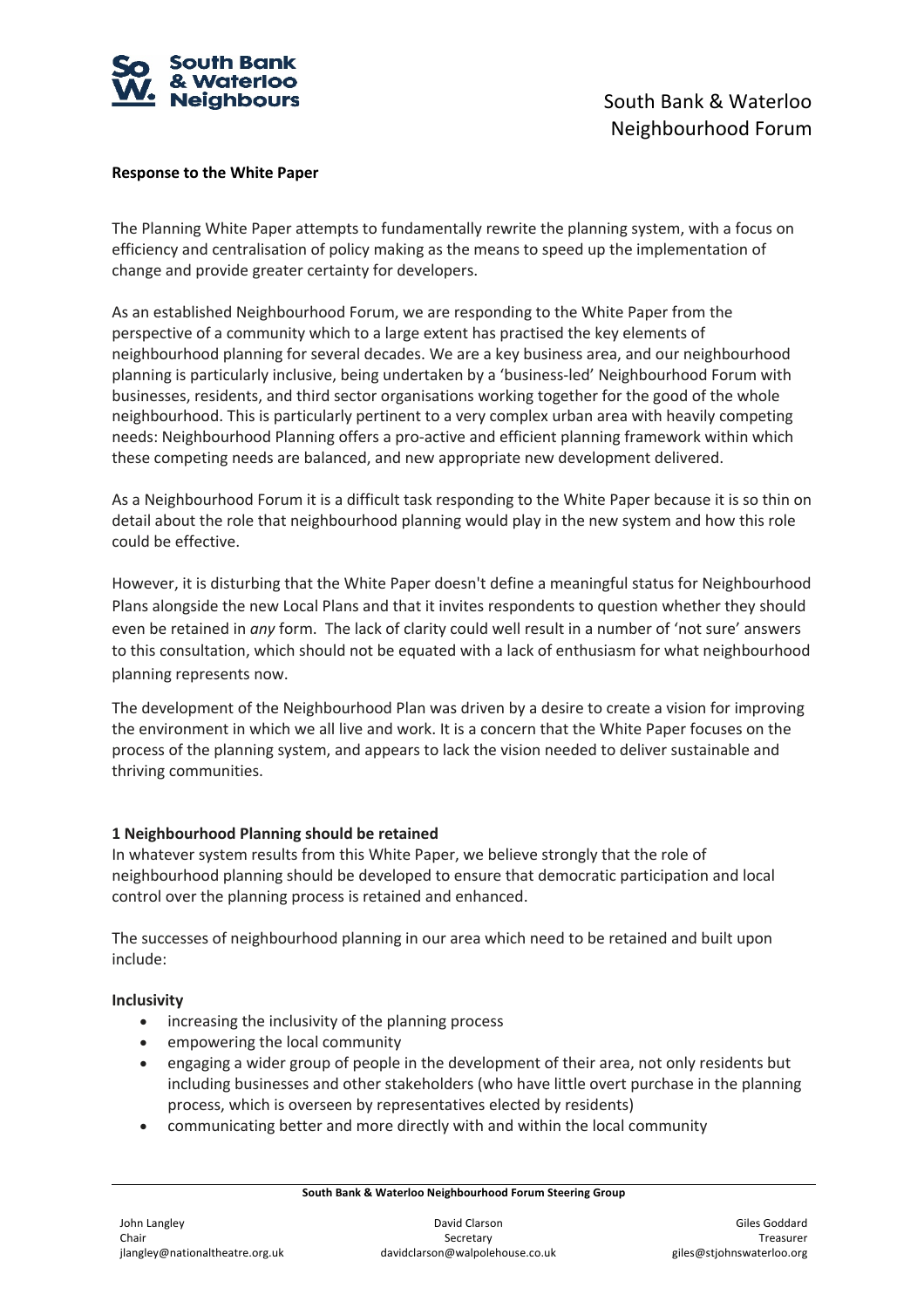

## **Neighbours Example 2018** South Bank & Waterloo Neighbourhood Forum

• gaining a better understanding of what local people want

#### **Local knowledge and vision**

- drawing on the in-depth knowledge of local people and businesses
- understanding and addressing the fine detail of local issues
- understanding the nuances of the inter-related aspects of a complex area
- building on the history of the area

#### **Constructive connections and efficient outcomes**

- helping towards consensus on complex issues
- creating bonds between local communities and businesses
- providing a bridge between the local authority and local communities
- helping align policy from regional and local authority levels with local concerns
- reducing the potential for disagreement or conflict between the residential and business community, and between them and the local and regional authorities
- encouraging and achieving appropriate sustainable development which contributes to the growth of London

#### **Making a difference**

- understanding local needs
- seizing local opportunities
- focusing spending on the areas that can make the biggest difference
- ensuring that local investment is spent in the most effective way
- recognising particular local requirements, such as the specific need for a genuinely intermediate housing product
- Dealing with the cumulative effects of development proposals and local infrastructure needs that are so often ignored in Local Plans.

#### **2 How should the neighbourhood planning process be developed**

There are some simple ways in which the neighbourhood planning process could be developed to build upon its noted strengths:

- Utilise the skills and reach of the Neighbourhood Planning group to reduce stress and workload of Local Authority
- Involve the Neighbourhood Forum in Local Plan development, from the earliest stages
- Involve the Neighbourhood Forum in assessment of Planning Applications from the earliest stages, including a formal role in the pre-application process
- Provide additional funding, to assist in the administration and communication activities of a Neighbourhood Forum
- Support the Neighbourhood Forum in developing digital tool capabilities
- Make it easier to evolve and adapt the Neighbourhood Plan to meet evolving local challenges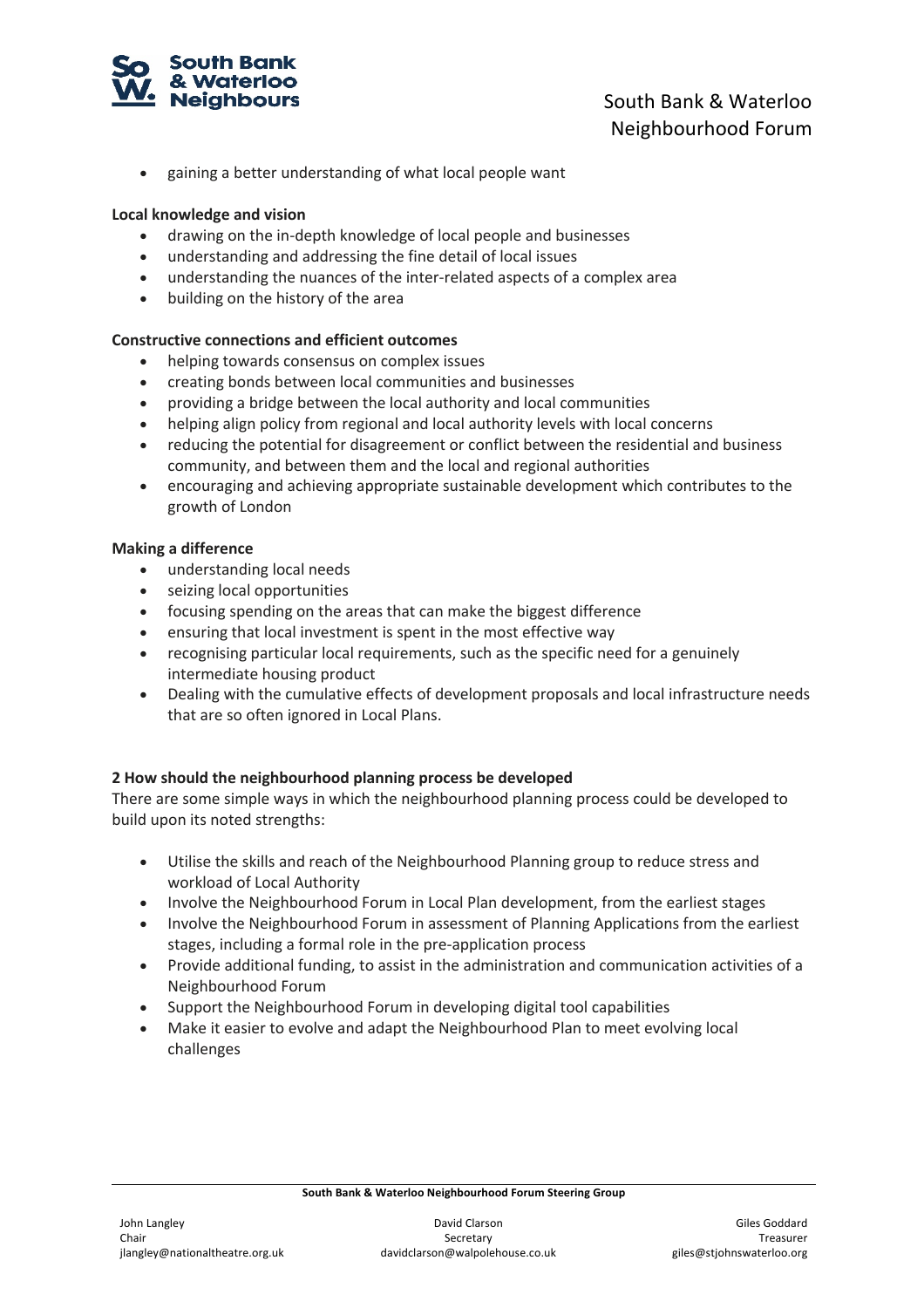

## **Neighbours** and the south Bank & Waterloo Neighbourhood Forum

#### **3 Developer contributions need to be spent locally**

Development can bring benefits to the local area, but it also increases pressure on local facilities and the public realm. It is essential that more is done to ensure that a greater proportion of developer contributions are spent locally, within the same area in which development takes place. Without spending locally to mitigate its impacts, development would potentially add stress to the immediate environment and only provide benefits elsewhere:

- breaking the link between local development and the expenditure of developer contributions could set the local community against development.
- control over the spending of developer contributions motivates local people and businesses to engage with each other and the planning process.
- local communities are better placed than local authorities to identify the expenditure that would make the most difference.
- the importance of contributions towards housing being spent locally was highlighted in the Neighbourhood Plan.

#### **4 The White Paper doesn't address the complexity of dense, multi-layered urban centres**

The main focus of the White Paper is in addressing issues at a national level (housing, infrastructure investment and the efficacy of the planning system) and it is impossible to see how the system proposed can be applied to the level of complexity that you find in dense, historic, multi-faceted urban neighbourhoods like Waterloo and Southbank.

- Waterloo has been designated as an Opportunity Area in the London Plan since 2004, one of around 40 such areas across London which provide the reservoir of brownfields sites for significant development in London. An additional 1,500 homes and 15,000 jobs are expected to be developed in our area over the next 15 years.
- Over 800 homes, and a significant quantity of office space, hotel and student accommodation have been developed here over the past decade.
- The high proportion of land protected by conservation areas and listed buildings would mean that the area of Southbank and Waterloo, if defined as a whole, would need to be 'Protected'.
- The only alternative would be for the scale of zones defined as 'Renewal' to be pepperpotted across the area outside Conservation Areas which would be so small that administering them (design guides etc) would be so inefficient that it would make no sense – in fact the current system identifies them as development sites in the Local Plan and provides site specific advice which is entirely sufficient
- Defining the area as 'Protected' in the terms of the White Paper would be contrary to the spirit of optimising the development opportunities that exist in the neighbourhood
- Waterloo accommodates the UK's largest and busiest train station, and is home to Europe's largest arts centre, the kernel of a world-renowned stretch of visitor attractions from the Eye to the Tate and Globe. Each of these different land uses have specific needs and built forms. Area design guides and codes would not be able to address the complexity of issues associates with sites in the Waterloo area.
- A significant body of design guidance already exists for the area, including policies and site designations in the Local Plan, the Waterloo Opportunity Area Planning Framework, the Waterloo SPD, and the Neighbourhood Plan. One of the main roles potentially assigned to